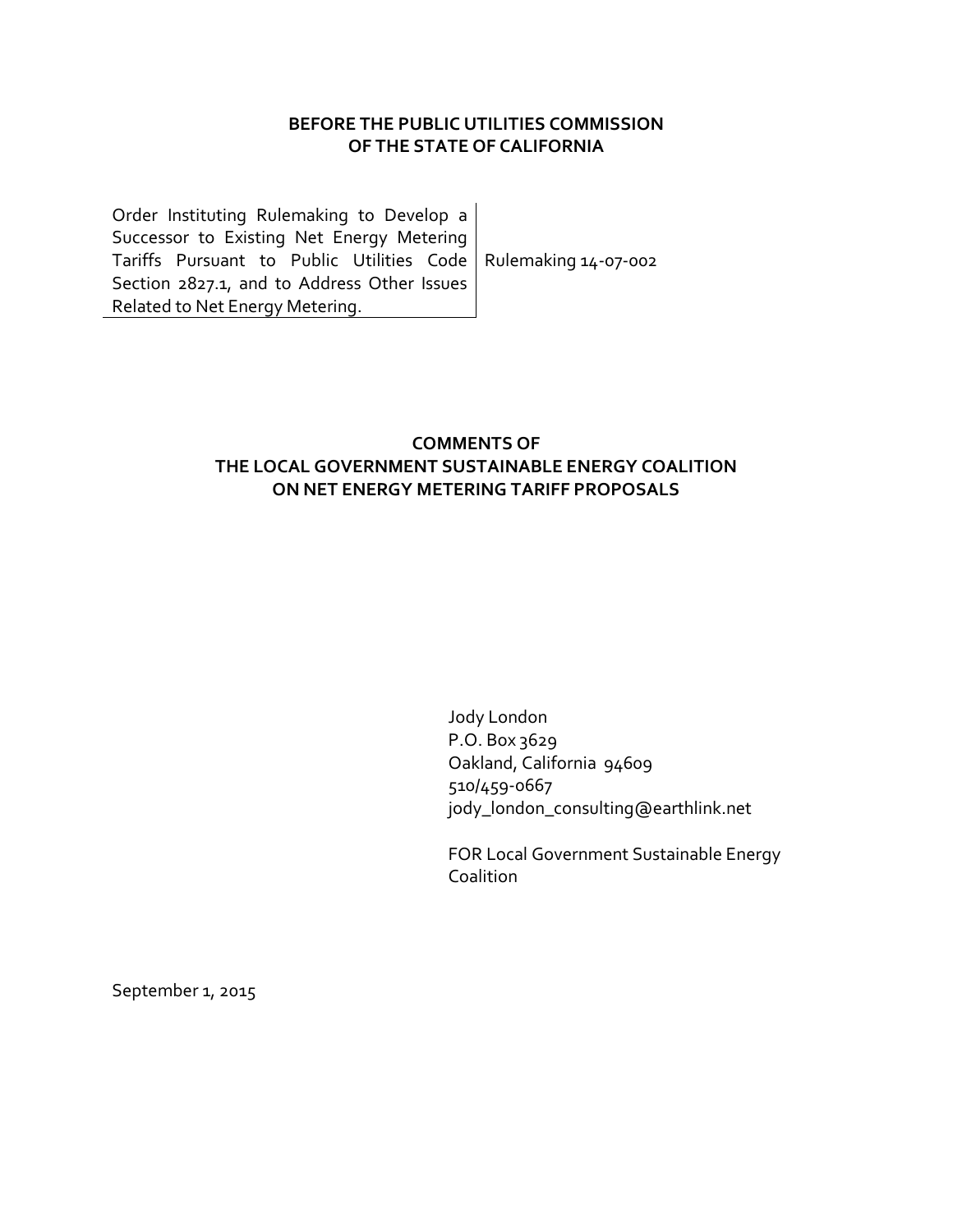# **Table of Contents**

| $\mathbf{L}$    |                                                                               |
|-----------------|-------------------------------------------------------------------------------|
| $\mathbf{II}$ . |                                                                               |
| III.            |                                                                               |
| IV.             |                                                                               |
| $V_{\cdot}$     | Residents of Multi-Family Housing Should Have Access to Distributed Renewable |
|                 |                                                                               |
| VI.             |                                                                               |
| VII.            |                                                                               |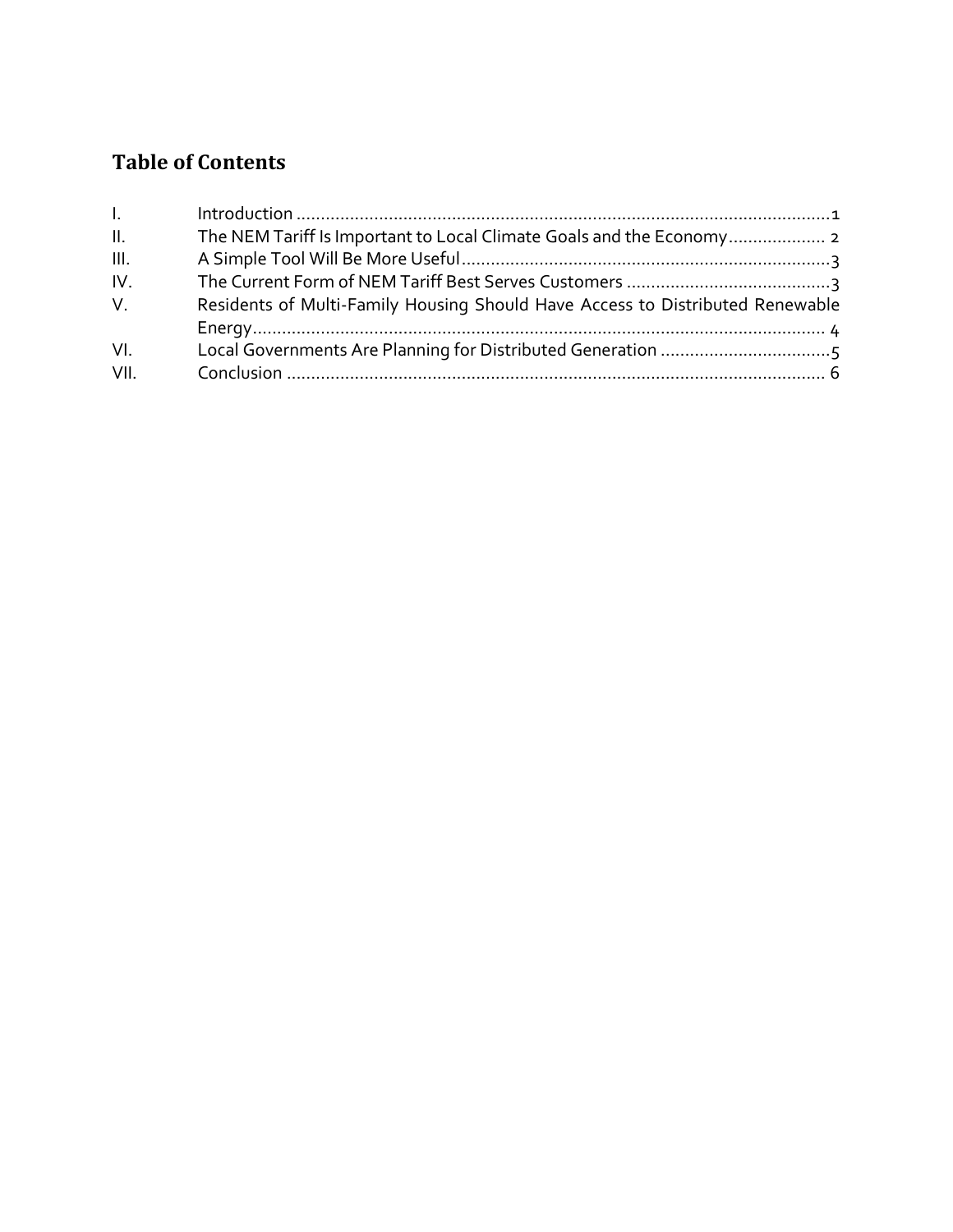#### <span id="page-2-0"></span>**I. Introduction**

In accordance with the Rules of Practice and Procedure of the California Public Utilities Commission ("Commission" or "CPUC") the Local Government Sustainable Energy Coalition ("LGSEC")<sup>1</sup> submits these Comments on the Net Energy Metering ("NEM") Public Tool. In earlier comments in this proceeding<sup>2</sup>, the LGSEC described the importance of the NEM tariff to local governments as we pursue State and local goals and mandates to address climate change and build resiliency. We offer these comments very mindful of the Governor's goal to increase the amount of renewable electricity in our State.

The new NEM tariff must continue to provide incentives to customers to invest in distributed generation, solar as well as other technologies. Distributed generation is critical for local governments as we develop community-wide plans, and use tools at our disposal to encourage local investment in these technologies. The Public Tool as currently constructed is too complex to assist most parties, let alone customers, in evaluating tariff options. The LGSEC continues to urge the Commission to retain the current tariff, ensuring there is an option specifically for government entities, similar to those described by other customer classes. We also urge the Commission to develop tariff options specifically for multi-family buildings, both low-income and market rate, and to preserve the ability of customers to aggregate generation across accounts.

 $\ddot{\phantom{a}}$ 

<sup>&</sup>lt;sup>1</sup> Across California, cities, counties, associations and councils of government, special districts, and nonprofit organizations that support government entities are members of the LGSEC. Each of these organizations may have different views on elements of these comments, which were approved by the LGSEC's Board.

<sup>&</sup>lt;sup>2</sup> Comments Of The Local Government Sustainable Energy Coalition On OIR Pertaining To Net Energy Metering Successor Tariff, August 18, 2014.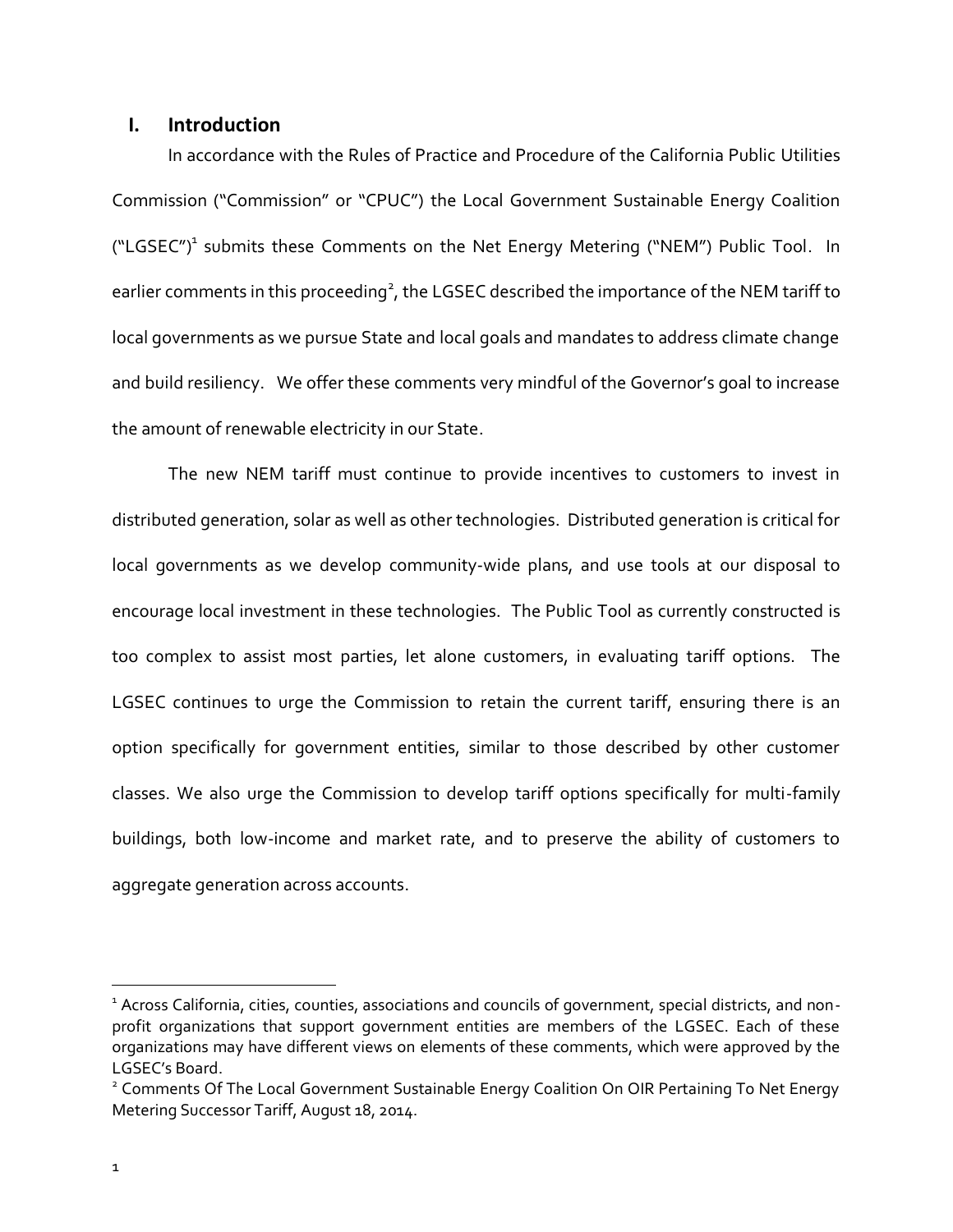#### <span id="page-3-0"></span>**II. The NEM Tariff Is Important to Local Climate Goals and the Economy**

As a foundational matter, we point out that local government climate action plans and other policies increasingly rely on distributed generation. Local governments can bring to bear a range of tools to encourage investment in distributed generation, including Property Assessed Clean Energy programs, policies, zoning. However, these policies can only be effective with a workable tariff that makes sense financially.

The CPUC must be mindful of the ambitious goals set by Governor Brown, which local governments take very seriously. $^3$  The Governor has clearly linked his goal for increasing the amount of energy that comes from renewable sources to climate change. The Commission should use every tool in its toolkit to increase the deployment of renewable technology. A number of parties in their proposals named non-energy benefits that should be included in the Public Tool. The imperative to include non-energy benefits should be clear and unequivocal to the Commission, as it is to many of the parties, including the LGSEC.

The solar industry has become an important part of the green jobs workforce in California, employing nearly 55,000 people in communities across the State. Local governments welcome this sector, as in addition to helping us achieve our climate and environmental goals, it boosts employment and local economies. Any actions the CPUC would take that make investing in distributed solar systems less attractive will have an impact on California's workforce and economy.

 $\ddot{\phantom{a}}$ 

<sup>3</sup> Sierra, Club, *Sierra Club Proposal for the Net Energy Metering Successor Standard Tariff*, Attachment 2: *Non-Energy Benefits of Distributed Generation*, August 3, 2015, by Alison Seel and Tom Beach; California Solar Energy Industries Association, *Proposal Of The California Solar Energy Industries Association For The Net Energy Metering Successor Tariff*; Solar Energy Industries Association and Vote Solar, *Proposal Of The Solar Energy Industries Association And Vote Solar For A Net Energy Metering Successor Standard Tariff*, pp. 28-30.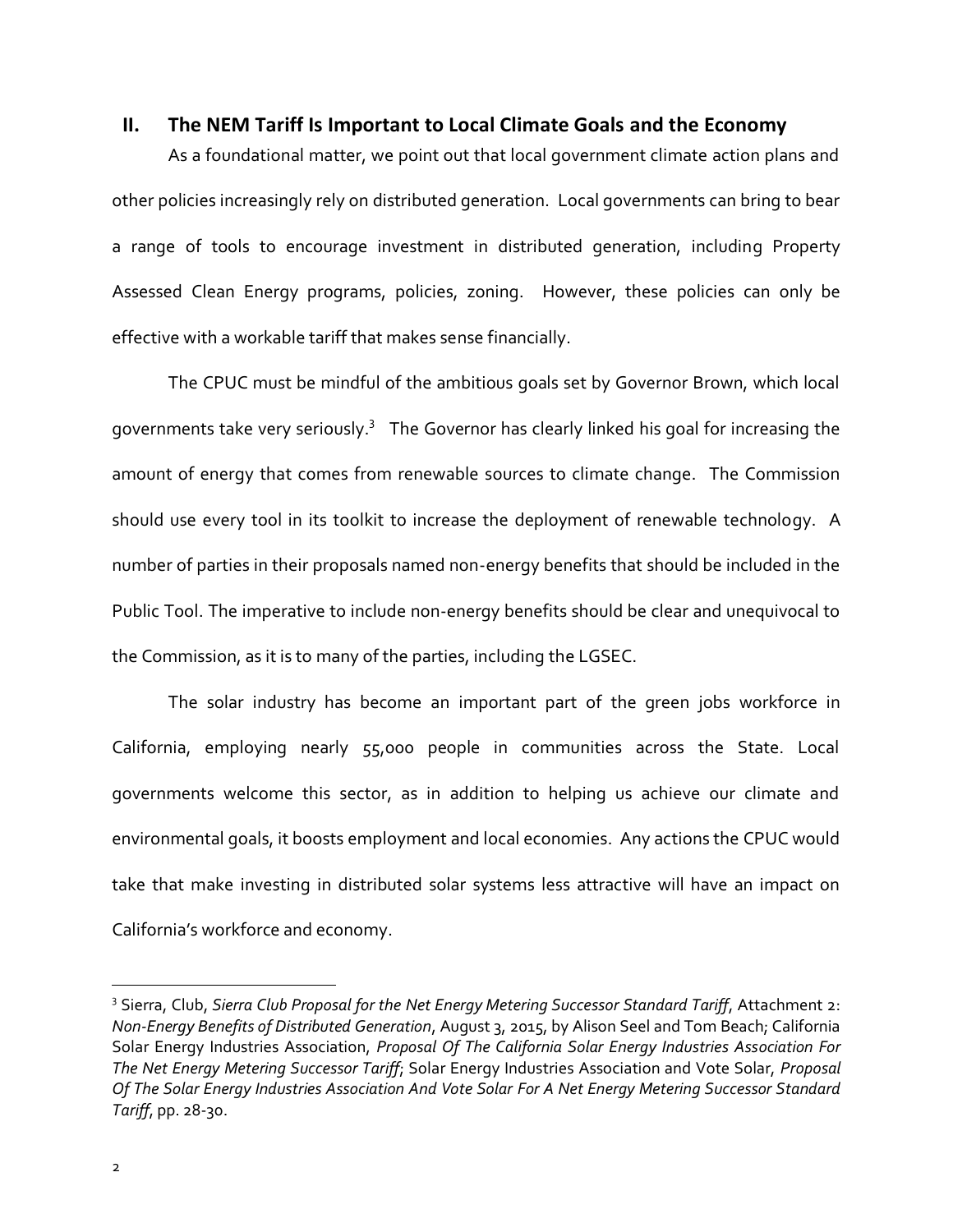#### <span id="page-4-0"></span>**III. A Simple Tool Will Be More Useful**

We appreciate that the CPUC is trying to provide information upfront to parties as a way to look at the tool. And yet, the tool itself is so complex that only a few parties with significant resources had the capacity to perform any analysis. There are 18 scenarios, numerous spreadsheets for each, with hundreds of inputs. Many of our members are energy managers with technical expertise, and yet the tool was too complex for most of them to be able to study it in any detail. This complexity renders the tool not accessible to most customers. For purposes of this exercise, it limits the information the CPUC is receiving and diminishes the breadth of debate and discussion.

Before the Commission adopts anything, it should develop a much simpler model, one which ideally looks at the impact of the different proposals received on August 1. The Commission should then take that model on the road and/or set up an online site where the public can look at what the different options would mean for them.<sup>4</sup> This would have to be a much simpler tool. If the goal for California is to significantly increase the amount of renewable energy, we have to figure out how to make customers' consideration of these options accessible to many more people.

### <span id="page-4-1"></span>**IV. The Current Form of NEM Tariff Best Serves Customers**

The NEM tariff as currently structured is easy for customers to understand and access. And it has significantly increased the amount of solar power being generated and used in California, although there is room for much more. The NEM tariff must retain a high value to motivate the adoption of solar, as encouraged by Governor Brown. If anything, the NEM value

 $\overline{a}$ 

<sup>&</sup>lt;sup>4</sup> As an example of online tools, we refer the Commission to the Next 10 Budget Challenge, an online tool that lets users evaluate choices for forming California's budget: http://www.budgetchallenge.org/pages/home.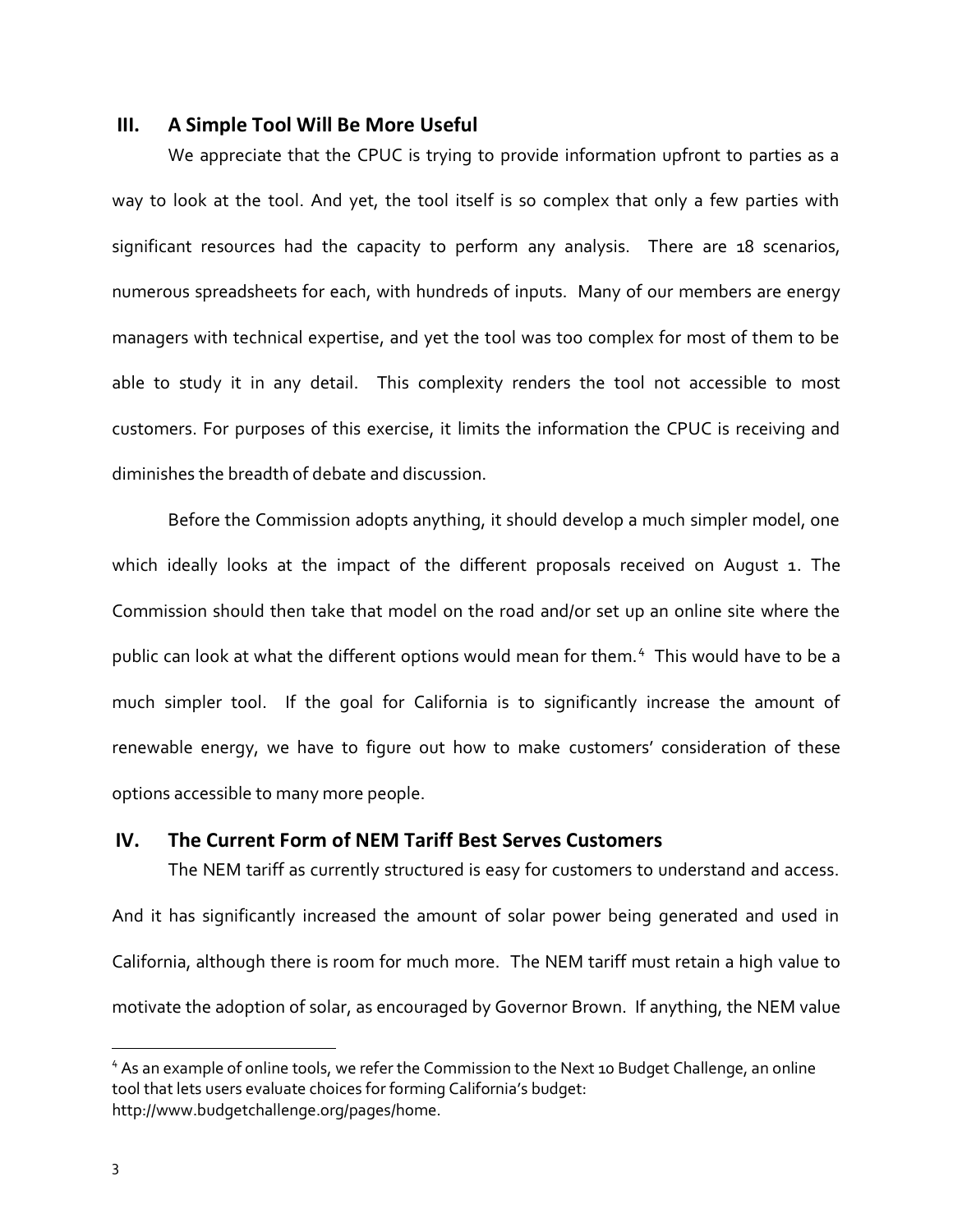should reflect the load reductions caused by solar. Unfortunately, load reductions do not have a consistent impact on customers' bills. It is hard for every single 15 minute interval to register a solar reduction. But, every day, the aggregate solar generation mitigates peak loads in the state to the benefit of all. This should be captured in the tariff.

A high NEM value is fairer and more progressive than other methods of solar incentives. When the Investment Tax credits disappear, as many parties recognize in their comments, the high NEM value will be even more important.

Related, some parties recommend establishing a time-of-use rate for the NEM tariff. Doing this could create a disincentive for customers to install solar because they could be in situations where there is excess generation, and they would be required to pay for the fact that their system is operating. The LGSEC does not support a time-of-use option in the NEM tariff. We want to encourage as many customers as possible to help California increase the amount of renewable energy being generated here.

# <span id="page-5-0"></span>**V. Residents of Multi-Family Housing Should Have Access to Distributed Renewable Energy**

Most communities have housing options that include multi-family units. The LGSEC is interested in seeing more people who live in multi-family residences have access to solar and other forms of distributed, renewable power. We encourage the CPUC to explore the suggestion from the California Environmental Justice Alliance to establish an Environmental Justice NEM tariff. We appreciate the data from Everyday Energy about many low-income multi-family housing units being located in areas not currently considered "disadvantaged," and urge the Commission to consider this in its analysis of tariff options.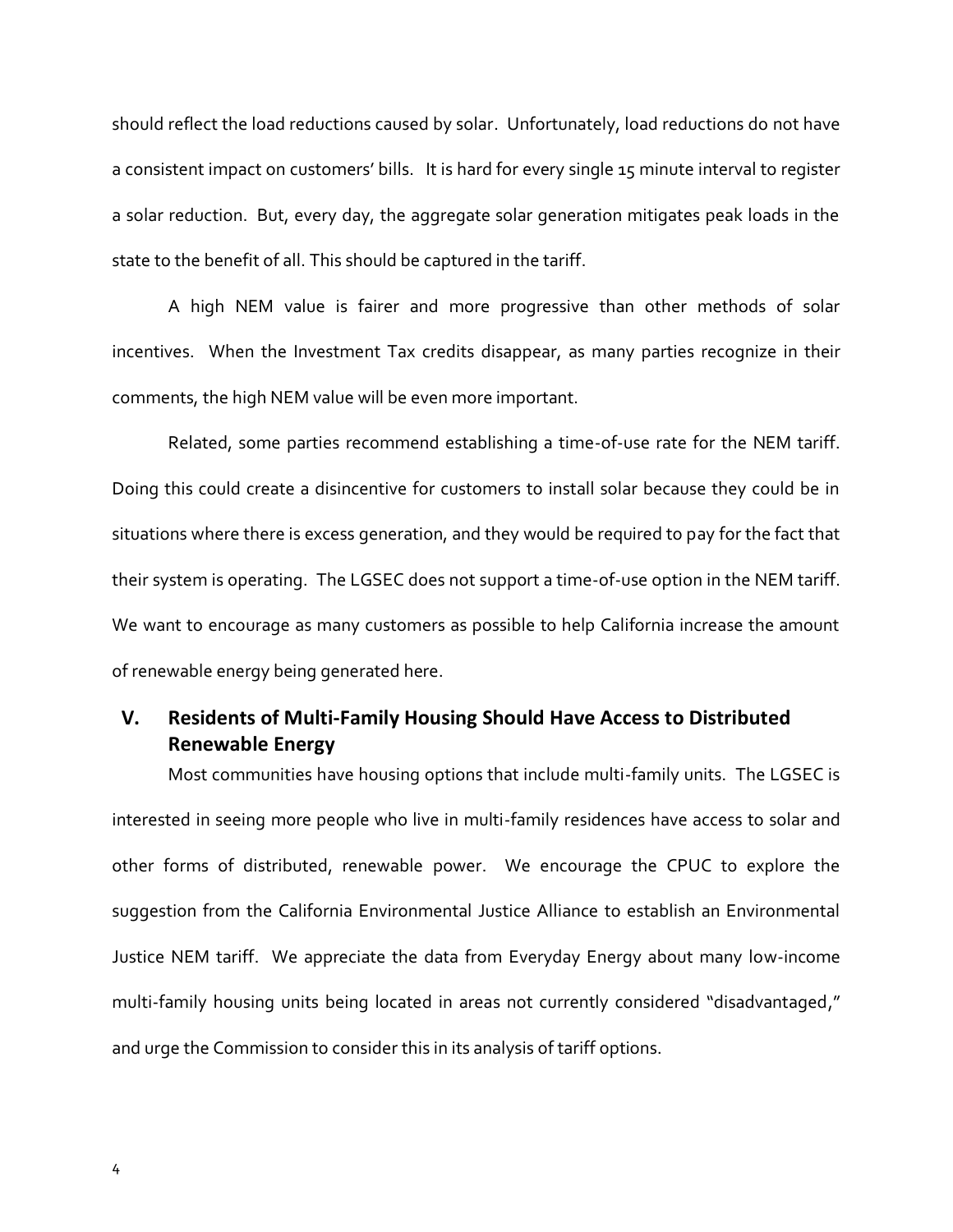#### <span id="page-6-0"></span>**VI. Local Governments Are Planning for Distributed Generation**

The LGSEC continues to encourage the CPUC to adopt a NEM-GOV tariff.<sup>5</sup> As utility customers ourselves, local governments have installed, and continue to install, distributed generation on our own facilities. We undertake these investments of public funds with due diligence, recognizing the long-term nature of the investment and the payback. As we noted in our August 2014 *Comments*, local governments do not take service on the same tariff schedule as residential customers. Most of the tariffs on which we take service include demand charges.

For local governments, the ability to aggregate solar generation across multiple accounts, as originally mandated in AB 2466, is important. A NEM-GOV tariff should allow this practice to continue. The LGSEC supports the ability of other customers to aggregate solar aggregation across multiple accounts. This is a key piece of the financial calculus in which customers engage as they evaluate the feasibility of installing solar power.

Local governments need a customer-friendly tariff that pencils out. The multiple fees proposed by the utilities, as well as the lower compensation rate, would make solar and other distributed technologies a less attractive investment of public funds. (Including the nonenergy benefits discussed above could help with this analysis.) The fees proposed by the utility are clearly an attempt to discourage customers from investing in solar energy. This is contrary to State policy, and should not be tolerated.

Similarly, we are concerned that the utility tariff proposals, and those from ORA, would render solar a less attractive investment for our constituents. Particularly for residential

 $\overline{a}$ 

<sup>5</sup> LGSEC *Comments*, August 2014, pp.5-6.